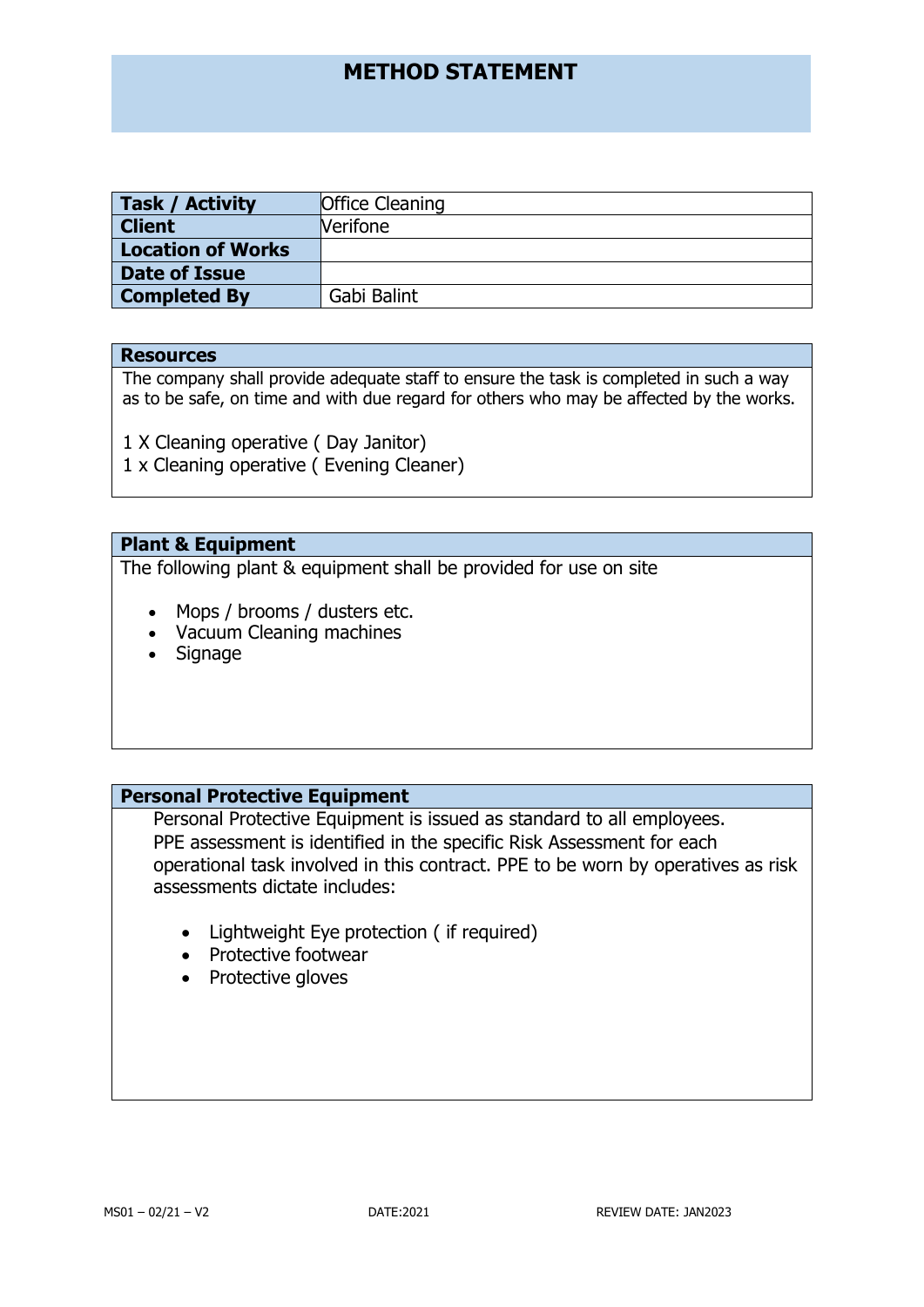# **Materials**

- Various cleaning products as per specification. All substances are supplied together with COSHH assessments.
- Glass cleaner, Breaker, Bactericidal Foaming, Multi Cleaner, Bleach, Ubik, Lemon Gel
- Bin bags

# **Site set up**

Planning

- Attend site at the required time
- Sign into site and complete site induction if required
- Conduct site inspection
- Ensure all plant / equipment / signage and materials are in place.
- Sign out of site

## Preparation

# **CHEMICALS**

- Ensure non-hazardous chemicals are used where possible
- If hazardous chemicals are required, obtain current COSHH
- All required persons to read and understand the COSHH
- If persons require medical attention from chemical exposure, take COSHH assessment for the chemical to the Doctor with the injured person. Never use food/drink containers for storing / decanting chemicals

#### **STAFF**

# **All persons to be trained in the following**

- Emergency procedures
- Incident/injury reporting
- Placements of signs
- Safe use, fit and maintenance of PPE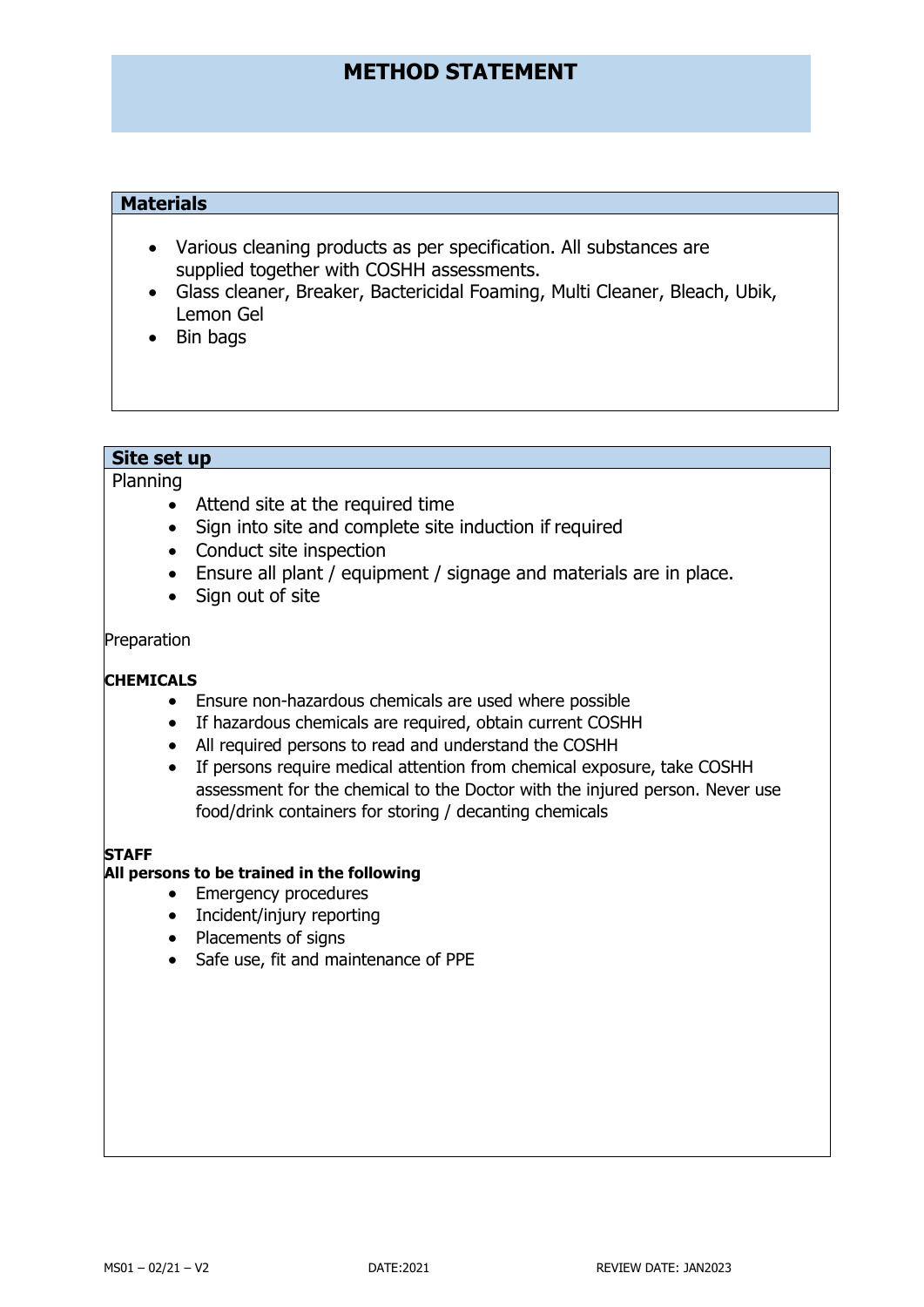# **Execution of work**

# KITCHEN CLEANING

- Wipe and clean all the benches, tables and surfaces for the kitchen
- Clean the sink
- Change the rubbish bags
- Clean the coffee machines, microwaves, fridge, toaster
- Load and unload the dishwasher
- Hoover and mop

OFFICE CLEANING/MEETING ROOMS

- Collecting rubbish (Cleaners Will Not attempt to manually force the rubbish bags by hand with the purpose of making more space, there is always a risk of hazard for chemicals, needles, blades etc).
- Clean doors and chairs
- Dusting surfaces from chairs, desks, photocopy and fax machine tables
- Vacuuming carpets (ensuring cables are not trailed as trip hazards)

Reception Area

- Collecting rubbish
- Dusting surfaces
- Clean lift doors and inside
- Vacuuming
- •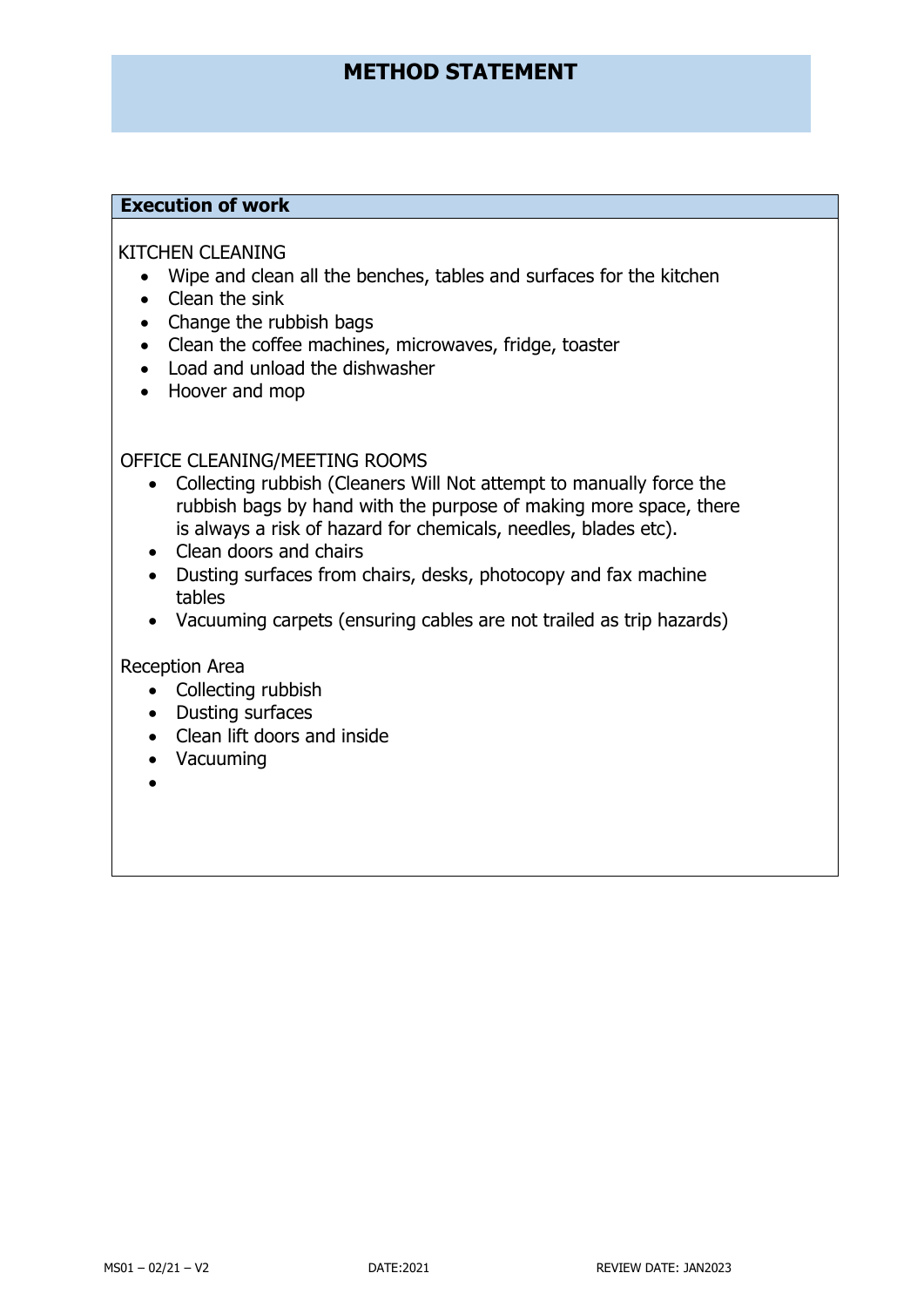## **Risk Assessments**

The Supervisor/team leader will be in possession of all task and site specific Risk Assessments for this project, he will have ensured that all members of his team have been either briefed on them or had the opportunity to read them. They will also be made fully aware of the legal obligations placed upon them to comply in full with the control measures and strategies set down in all assessments effecting their operations.

The Client is requested upon receipt of this Method Statement and prior to the arrival on site of the team to inform all other contractors and operatives on site in the vicinity of our proposed operations.

# **Emergency issues**

- Where practical a minimum a qualified (HSE) one-day appointed person (First Aid) will be present on site. This person will upon arrival at site identify himself to the site manager/agent. He will further familiarise himself with the First Aid procedures for the site.
- In the event of a spillage, a suitable spill kit shall be used to clear and site disposal requirements followed.

| <b>Emergency contact</b> |               |  |
|--------------------------|---------------|--|
| <b>Contact</b>           | Delia Zavoi   |  |
|                          |               |  |
| <b>Telephone</b>         | 07748 965 742 |  |
|                          |               |  |

| <b>First Aider on Site</b> |                     |  |
|----------------------------|---------------------|--|
| <b>Contact</b>             | <b>Ramona Petcu</b> |  |
|                            |                     |  |
| <b>Telephone</b>           | 07917802527         |  |
|                            |                     |  |